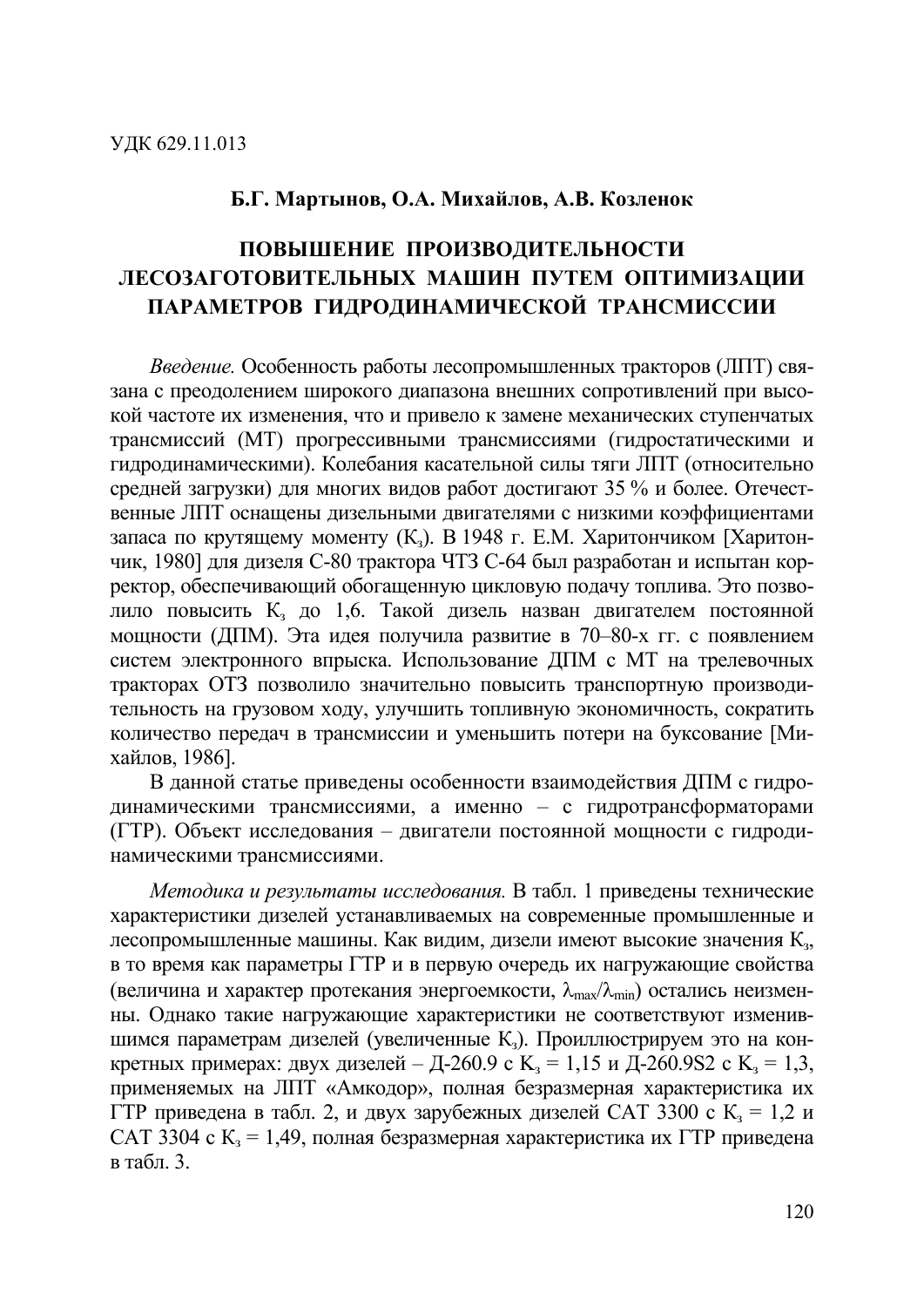## Таблица 1

## **ぜÜöÜëÖÜ-öëíÖï½óïïóÜÖÖ▲ñ ÜïöíÖÜç¡ó ïÜçëñ½ñÖÖ▲ê ¿ñïÖ▲ê ï¡óÑÑñëÜç**

| Фирма/модель                   | Двигатель                              |     | $\text{MH}^{-1}$<br>при<br>$Ne_n$ | Me <sub>max</sub> ,<br>$H_M$ | $MHH$ <sup>-1</sup><br>при<br>Me <sub>max</sub> | запаса.<br>$K_{3}$ | Коэффициент<br>оборотов<br>$\boldsymbol{a}$ | Тип<br>транс-<br>миссии | $K\Pi$<br>вп/наз | $\Gamma T$ P                      | Прозрач-<br>НОСТЬ |
|--------------------------------|----------------------------------------|-----|-----------------------------------|------------------------------|-------------------------------------------------|--------------------|---------------------------------------------|-------------------------|------------------|-----------------------------------|-------------------|
| Caterpillar 517                | 3304DIT                                | 70  | 2200                              | 572                          | 1200                                            | 1,47               | 0,54                                        | <b>TMT</b>              | 3/3              | T6 1300-400<br><b>MS</b>          | 1,25              |
| Caterpillar 527                | 3304DITA                               | 112 | 2200                              | 738                          | 1200                                            | 1,49               | 0,54                                        | $\Gamma$ MT             | 3/3              | E3610                             | 1,3               |
| Caterpillar 525C               | <b>C7ACERT</b>                         | 136 | 1800                              | 896                          | 1400                                            | 1,24               | 0,77                                        | $\Gamma$ MT             | 5/3              |                                   |                   |
| Caterpillar 535C               | <b>C7ACERT</b>                         | 152 | 1800                              | 957                          | 1400                                            | 1,18               | 0,77                                        | $\Gamma$ MT             | 5/3              |                                   |                   |
| KMC 1400,<br>1500,1600         | Cummins 4 BTA<br>turbochargedengine    | 97  | 2 500                             | 452                          | 1500                                            | 1,22               | 0,6                                         | $\Gamma$ MT             | 3/3              | TwinDisc                          | 1,5               |
| <b>KMC</b><br>2400,2500,2600   | <b>CUMMINS 6BTA5.9</b>                 | 123 | 2 2 0 0                           | 694                          | 1500                                            | 1,3                | 0,68                                        | $\Gamma$ MT             | 4/4              |                                   | 1,5               |
| Онежец-<br>300,320,330         | Д-245.2S2                              | 90  | 2200                              | 501                          | 1600                                            | 1,28               | 0,7272                                      | $\Gamma T$ P            | 3/1              | <b>HATM 390</b>                   | 1,712             |
| Amcodor 2243                   | Д-260.1                                | 114 | 2100                              | 622                          | 1400                                            | 1,21               | 0,66                                        | $\Gamma$ MT             | 4/4              | $\Gamma$ M $\Pi$<br><b>Y35615</b> | 1,38              |
| LKT82                          | <b>IVECO 45 MNTX 20.00</b>             | 92  | 2200                              | 525                          | 1250                                            | 1,31               | 0,56                                        | $\Gamma$ MT             | 6/4              |                                   | 1,3               |
| John Deere<br>540G-III548G-III | JD Power TechPlus 6068                 | 96  | 2200                              | 537                          | 1400                                            | 1,33               | 0,636                                       | MT                      | 8/7              |                                   |                   |
| 648H                           | John Deere 640H JD Power TechPlus 6068 | 128 | 2200                              | 768                          | 1400                                            | 1,38               | 0,636                                       | <b>MT</b>               | 8/7              |                                   |                   |
|                                | John Deere 848H JD Power TechPlus 6068 | 149 | 2200                              | 817                          | 1400                                            | 1,26               | 0,636                                       | $\Gamma$ MT             | 6/3              | Clark                             | 1,35              |
| Кировец К-703м                 | ЯМЗ-8423                               | 184 | 1900                              | 1110                         | 1400                                            | 1,2                | 0,737                                       | <b>TMT</b>              | 16/8             | $J\Gamma$ -470                    | 1,149             |
| <b>МЛ</b> 107                  | ЯМЗ 238Д                               | 243 | 2100                              | 1225                         | 1400                                            | 1,35               | 0,737                                       | $\Gamma$ MT             | 4/4              | <b>CKEM</b>                       | 2,1               |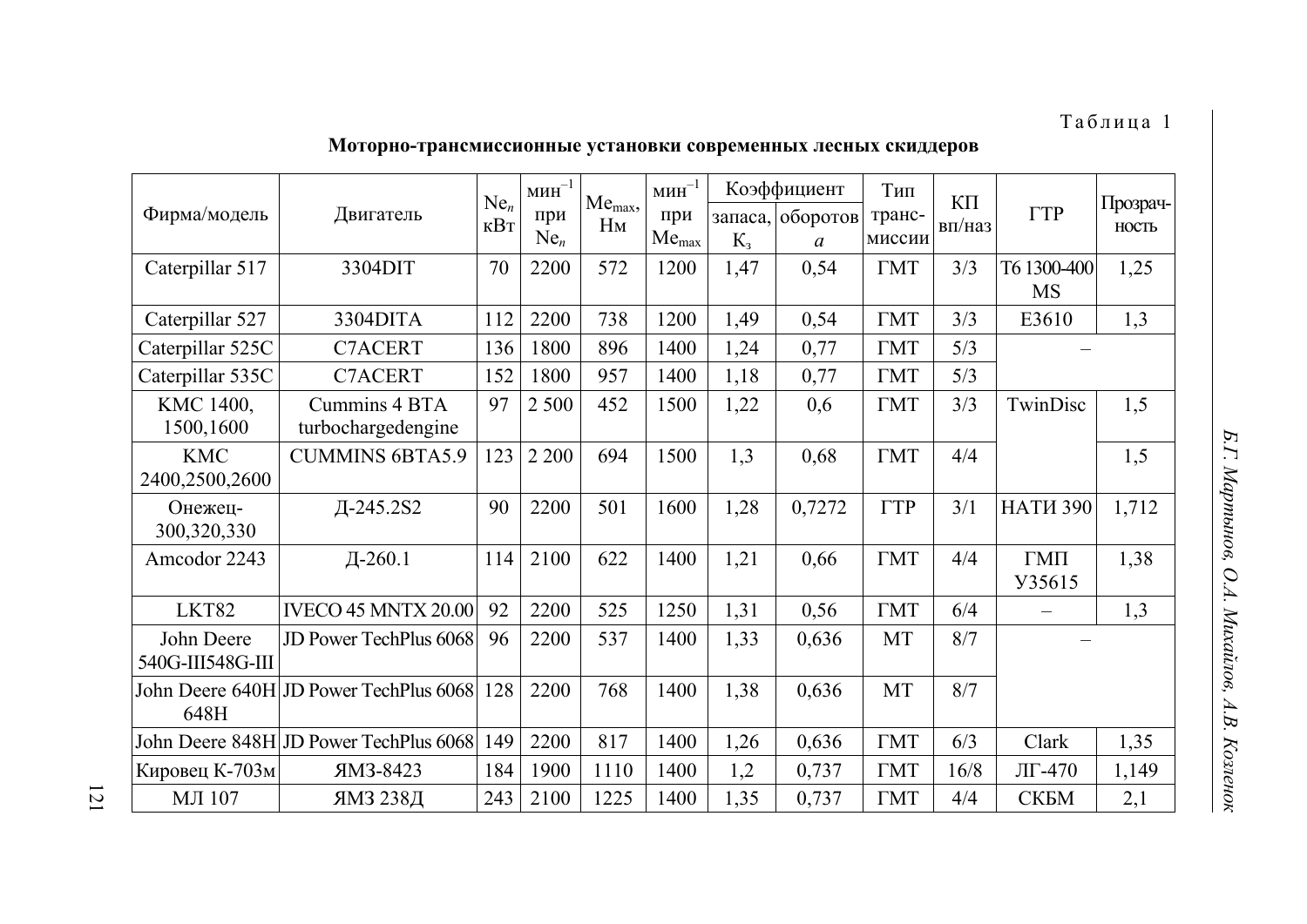|                      | $\overline{0}$   | 0,1   | 0,2   | 0,3   | 0,4   | 0,446             | 0,5   | 0,6  | 0,69 | 0,7             | 0,8                                             | 0,864 | 0,9   | 0,915 |
|----------------------|------------------|-------|-------|-------|-------|-------------------|-------|------|------|-----------------|-------------------------------------------------|-------|-------|-------|
| $\kappa$             | 3,38             | 2,96  | 2,58  | 0,267 | 1,96  | 1,842             |       |      |      |                 | $1,704$   1,483   1,315   1,297   1,103   0,955 |       | 0,955 | 0,909 |
| η                    | $\boldsymbol{0}$ | 0,296 | 0,516 | 0,68  |       | $0,784$   $0,818$ | 0,852 | 0,89 |      | $0,907$   0,908 | 0,882                                           | 0,859 | 0,895 | 0,909 |
| $\lambda \cdot 10^6$ | 1,6              | 1,7   | 1,775 | 1,85  | 1,912 | 1,925             | 1,925 | 1,9  | 1,83 |                 | $1,825$   1,515   1,279                         |       | 0,925 | 0,715 |

 $\Pi$ олная безразмерная характеристика исходного малопрозрачного ГТР для дизелей Д-260.9 и Д-260.9S2

**ぢÜ¿Öí ßñ£ëí£½ñëÖí êíëí¡öñëóïöó¡í óïêÜÑÖÜÇÜ ½í¿ÜäëÜ£ëíôÖÜÇÜ ゎどづ Caterpillar** 

|                      | $\boldsymbol{0}$ | 0,1   | 0,2   | 0,3   | 0,4   | 0,5   | 0,6   | 0,7   | 0,72  | 0,8   | 0,86 |
|----------------------|------------------|-------|-------|-------|-------|-------|-------|-------|-------|-------|------|
| $\boldsymbol{k}$     | 2,25             | 2,1   | 195   | 1,79  | 1,634 | 1,475 | 1,316 | 1,158 | 1,139 | 0,995 | 0,85 |
| $\eta$               | $\boldsymbol{0}$ | 0,22  | 0,39  | 0,537 | 0,654 | 0,738 | 0,789 | 0,81  | 0,82  | 0,8   | 0,73 |
| $\lambda \cdot 10^6$ | 1,271            | 1,233 | 1,195 | 1,158 | 1,121 | 1,083 | 1,045 | 1,008 |       | 0,97  | 0,95 |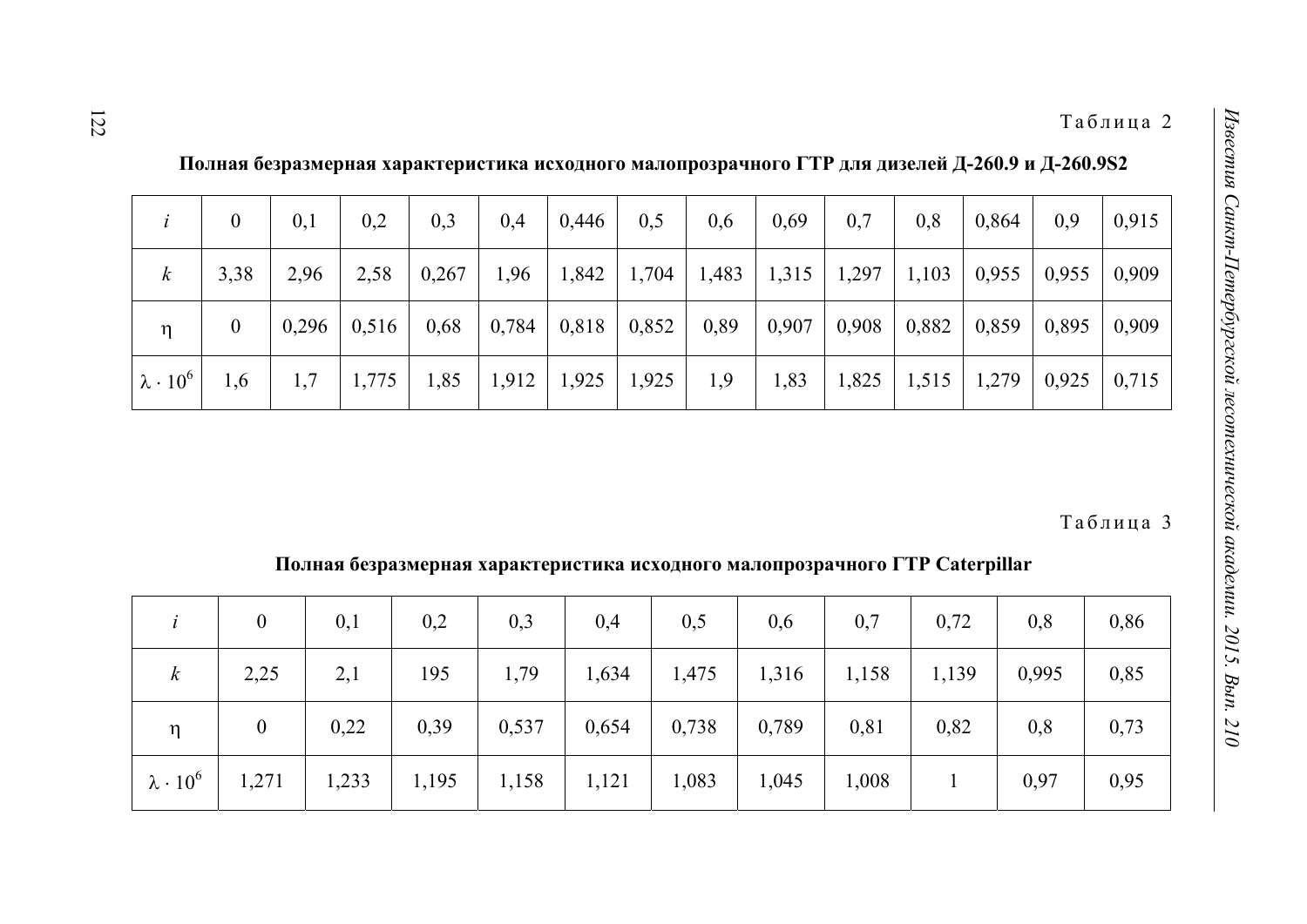На графиках (рис. 1,*а*,*б*) приведены совместные работы данных установок с исходными малопрозрачными ГТР.

Сравнительные выходные характеристики обеих установок рассчитаны и приведены на графиках (рис. 2, *а*, *б*). Анализ выходных характеристик показывает, что увеличение  $K<sub>3</sub>$  (как от 1,15 до 1,3, так и от 1,2 до 1,49) практически не приводит к увеличению выходной мощности. Это объясняется тем, что режимы работы малопрозрачного ГТР с данными дизелями лежат в узком диапазоне частоты вращения коленчатого вала (КВ), в зоне максимальной мощности дизеля (см. рис. 1, $a, \overline{b}$ ). Такой характер совместной работы не позволяет реализовывать увеличенный крутящий момент этих дизелей и поэтому не может реализовать их «полку» по мощности. Отсюда следует, что для реализации полной характеристики дизеля с увеличенным КЗ необходим ГТР с другим характером нагружающих характеристик.



Рис. 1. Совместная работа дизелей Д-260.9, Д-260.9S2 (а) и САТ 3300, САТ 3304 (б) с исходным малопрозрачным ГТР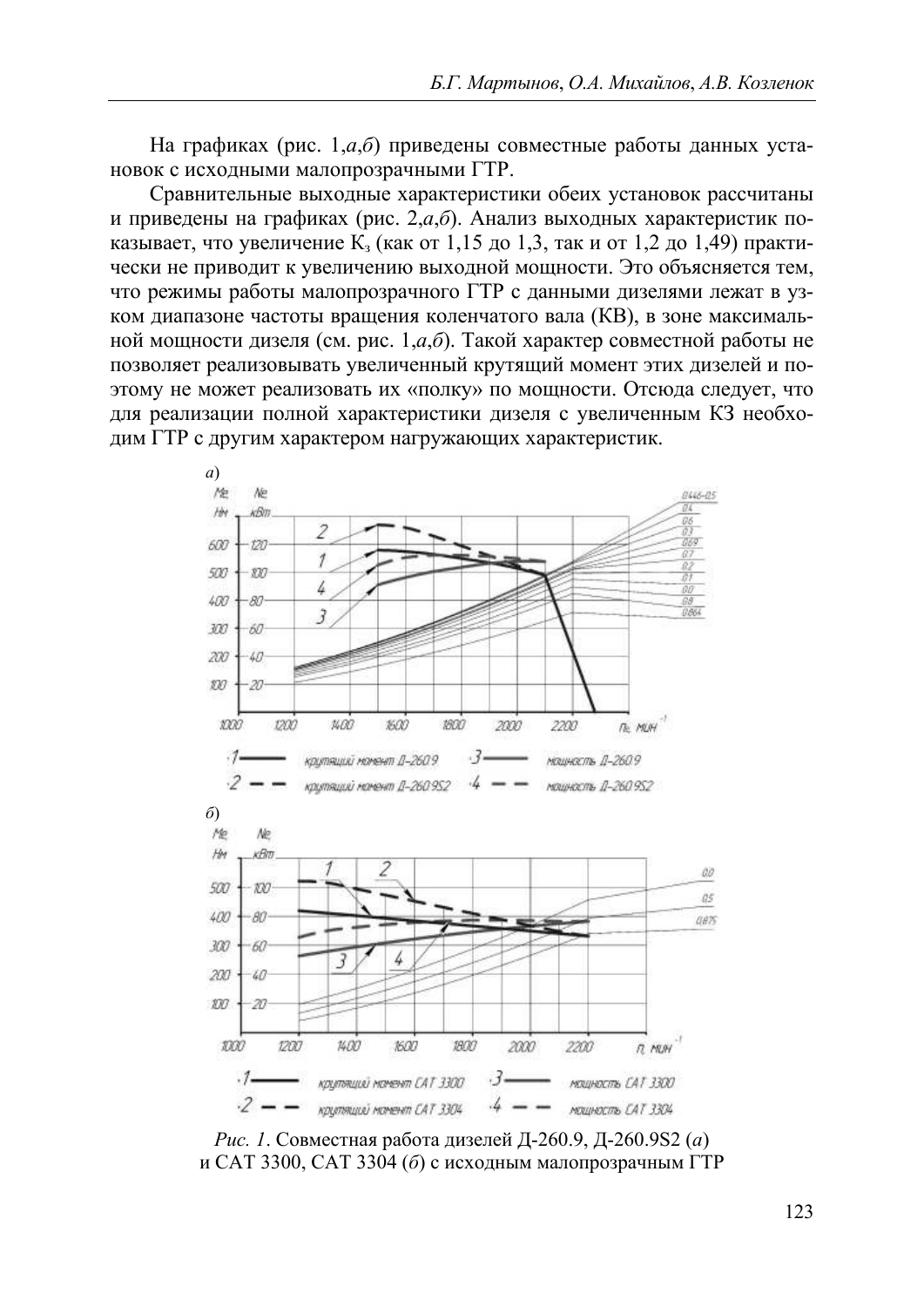

- Выхадная мощность и крупящий момент установки Д-260 9 с малопразрачным ГТР  $12-$ 34 — — Виходная мощность и крутящий момент цстановки Д-260.952 с малопрозрачным ГТР



Рис. 2. Выходные характеристики установок Д-260.9, Д-260.9S2 (а) и САТ 3300, САТ 3304 (б) с исходным малопрозрачным ГТР

Теоретические вопросы определения нагружающих характеристик ГТР, позволяющих наилучшим образом использовать мощность дизелей ранее были поставлены в работах [Довжик, 1974; Куликов, 1952]. Однако в то время, по существу, еще не было ДПМ и, кроме того, в расчетных моделях применялись линеаризованные характеристики коэффициента трансформации (k), а скоростная характеристика дизеля аппроксимировалась в упрощенном виде по формуле Лейдермана, которая не может адекватно описать характеристику ДПМ:

$$
N_{\text{max}} = \frac{N_E}{a \left(\frac{w_{\text{max}}}{w_N}\right) + b \left(\frac{w_{\text{max}}}{w_N}\right)^2 + c \left(\frac{w_{\text{max}}}{w_N}\right)^3},\tag{1}
$$

где *а*, *b*, *c* – эмпирические коэффициенты;  $w_{\text{max}}$  – максимальная частота вращения коленчатого вала, мин<sup>-1</sup>;  $w_N$  – частота вращения коленчатого вала соответствующая  $N_{\text{max}}$ , мин<sup>-1</sup>.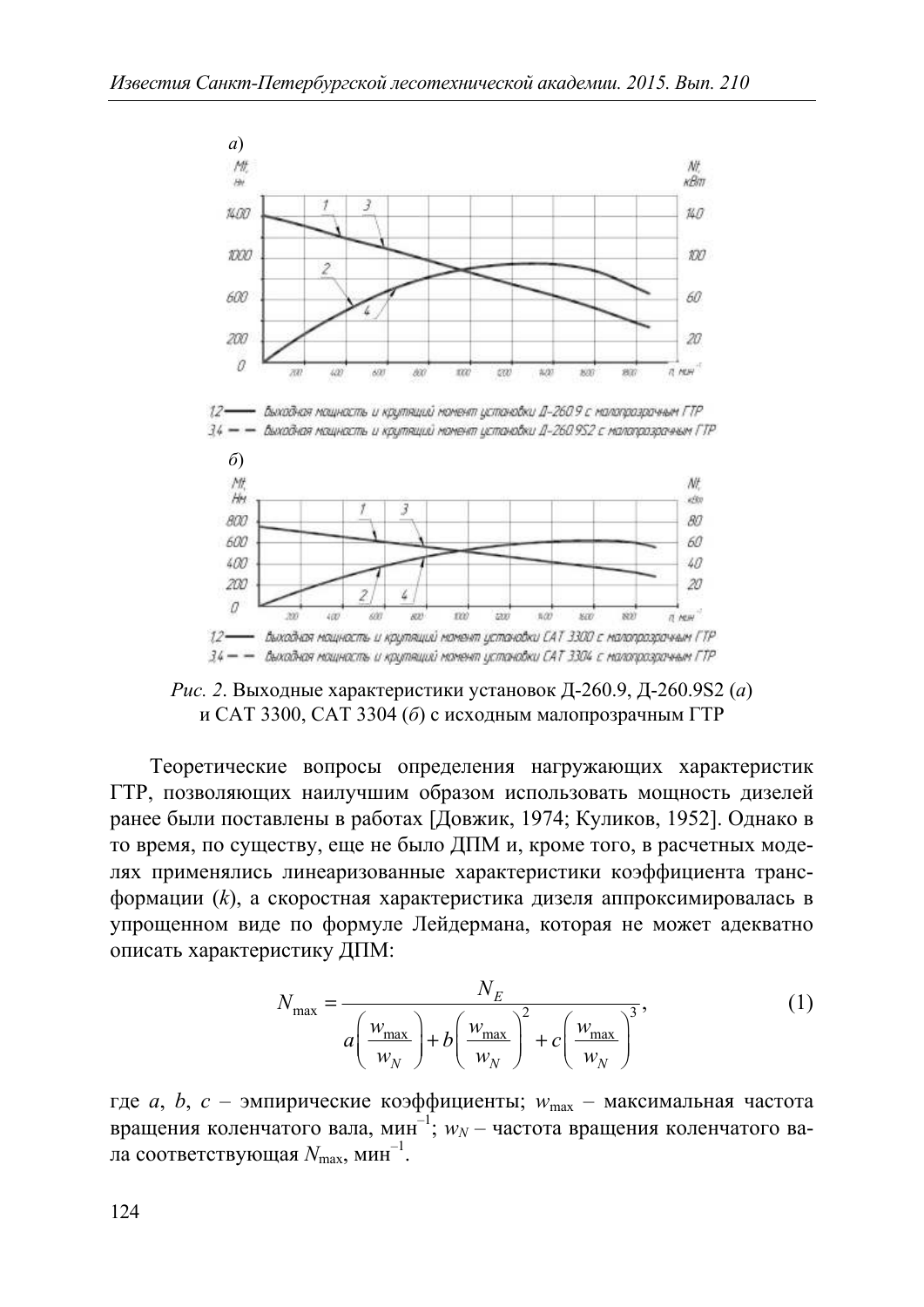Нами предложен способ оптимизации нагружающих характеристик ГТР с использованием реальных стендовых характеристик дизелей и ГТР.

Для реализации методики создана компьютерная программа, позволяющая быстро и точно определять оптимальные режимы совместной работы ДПМ и ГТР. Используя программу, мы рассчитали оптимальные нагружающие характеристики для дизелей Д-260.9 и Д-260.9 S2. Расчеты проводились на основании технических характеристик ГТР с активным диаметром 0.37 м (см. табл. 2). Полученные нагружающие характеристики приведены на рис. 3, там же приведена нагружающая характеристика исходного малопрозрачного ГТР. На рис. 4 приведены выходные характеристики установок с дизелями Д-260.9, Д-260.9S2 с оптимальными и исходным малопрозрачным ГТР.



Рис. 3. Нагружающие характеристики оптимальных и исходного ГТР



Рис. 4. Выходные характеристики установок с Д-260.9, Д-260.9S2 с оптимальными и исходным малопрозрачным ГТР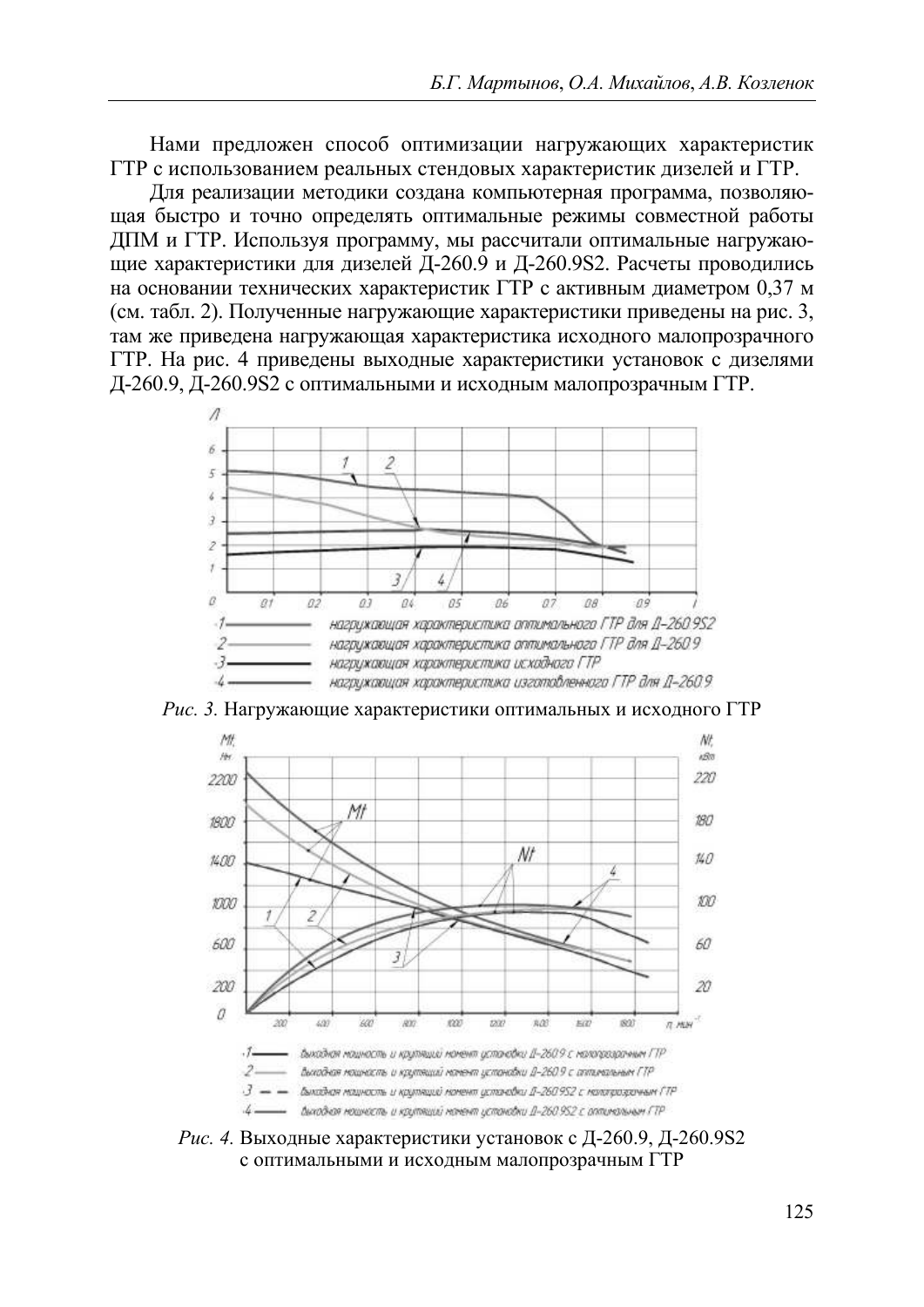

Рис. 5. Выходные характеристики установки САТ 3304 с оптимальным и исходным малопрозрачным ГТР

Как видим из графика (рис. 4), оптимизация нагружающих характеристик ГТР для дизеля с  $K_3 = 1.15$  дала выигрыш по мощности во всем диапазоне частоты вращения турбины от 2 до 9 кВт (максимальный выигрыш составляет 17 %) и увеличение крутящего момента во всем диапазоне оборотов турбины от 2 до 549 Нм.

Для дизеля с  $K_3 = 1,3$  применение ГТР с оптимальной нагружающей характеристикой дает увеличение выходной мощности во всем диапазоне частоты вращения турбины от 2 до 17 кВт (максимальный выигрыш составляет 34 %) и увеличение крутящего момента во всем диапазоне оборотов турбины от 2 до 853 Нм.

Анализ результатов показывает, что применение оптимальных нагружающих характеристик ГТР позволяет увеличить выходную мощность при переходе от дизеля с малым  $K<sub>3</sub>$  к большему. Переход от дизеля с  $K<sub>3</sub> = 1,15$  к  $K<sub>3</sub> = 1,3$  дает выигрыш по мощности от 2 до 10 кВт в диапазоне частот вращения турбины от 0 до 1680 мин<sup>-1</sup> (максимальный выигрыш составляет 13 %), с учетом одинаковых номинальных мощностей этих дизелей.

По этой же методике рассчитана оптимальная нагружающая характеристика ГТР для дизеля САТ 3304 с К<sub>3</sub> = 1,49. Выходные характеристики с оптимальным и исходным ГТР приведены на рис. 5.

Из графика (рис. 5) видим, что оптимизация нагружающих характеристик позволила увеличить выходную мощность во всем диапазоне частот вращения турбины от 2 до 16 кВт (максимальный выигрыш составил 43 %) и увеличение крутящего момента во всем диапазоне оборотов турбины от 2 до 412 Нм.

По приведенным данным можно сделать вывод, что чем выше  $K<sub>3</sub>$ , тем выше эффект достигается от использования оптимальной нагружающей характеристики. Также стоит обратить внимание, что чем больше К, тем большая прозрачность ГТР необходима.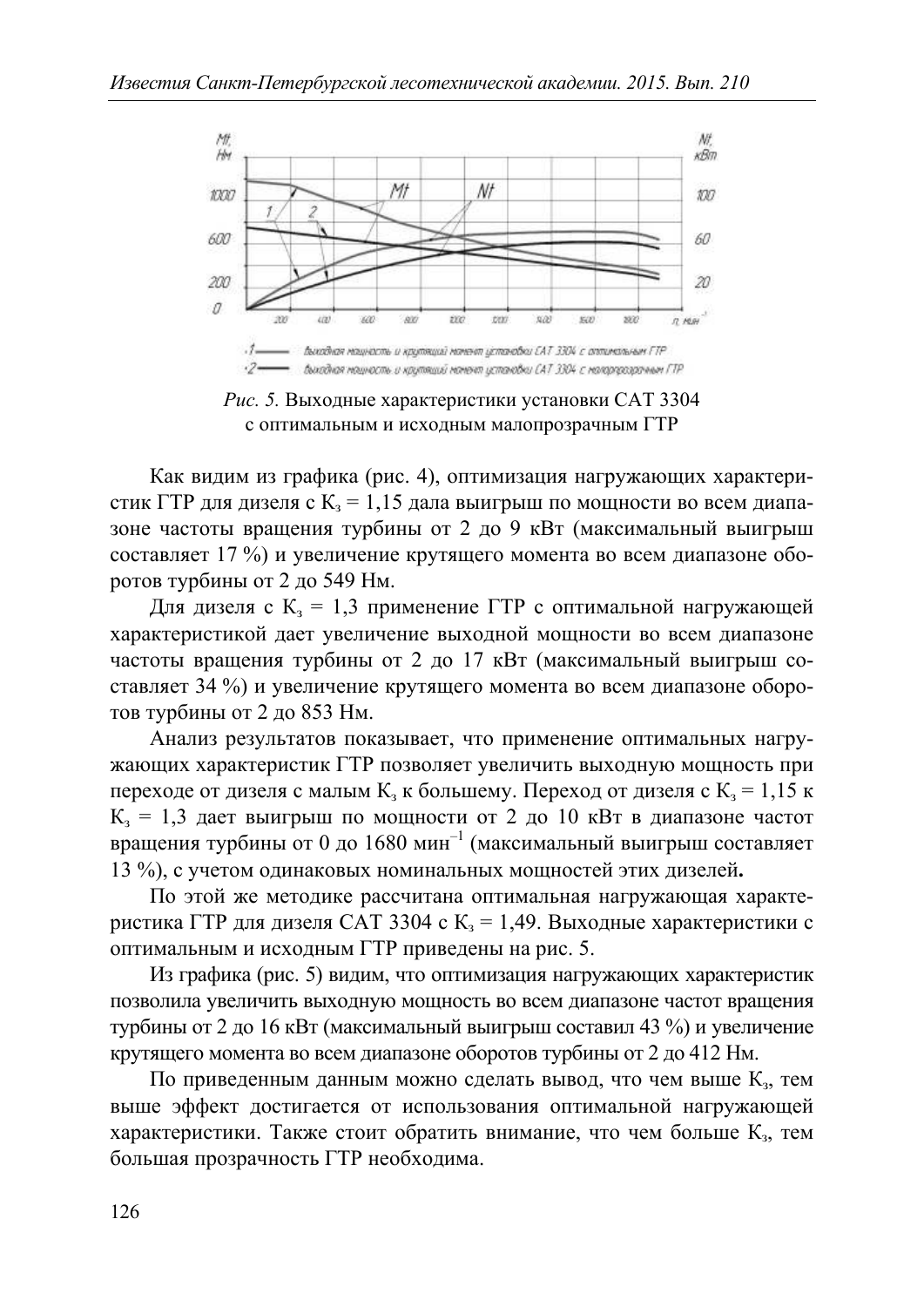Таблица 4

|                                                                                                                                     |  | $0,2$   $0,3$   $0,4$   $0,446$   $0,5$   $0,6$   $0,69$   $0,7$   $0,8$   $0,864$   $0,9$   $0,94$                                                                                                                                                                                                                                           |  |  |  |  |  |
|-------------------------------------------------------------------------------------------------------------------------------------|--|-----------------------------------------------------------------------------------------------------------------------------------------------------------------------------------------------------------------------------------------------------------------------------------------------------------------------------------------------|--|--|--|--|--|
|                                                                                                                                     |  | 3,38 2,96 2,58 0,267 1,96 1,842 1,704 1,483 1,315 1,297 1,103 0,995 0,994 0,994                                                                                                                                                                                                                                                               |  |  |  |  |  |
|                                                                                                                                     |  | $\vert 0,296 \vert 0,56 \vert 0,68 \vert 0,784 \vert 0,801 \vert 0,852 \vert 0,89 \vert 0,908 \vert 0,908 \vert 0,882 \vert 0,844 \vert 0,895 \vert 0,934 \vert 0,895 \vert 0,844 \vert 0,895 \vert 0,844 \vert 0,895 \vert 0,844 \vert 0,895 \vert 0,844 \vert 0,895 \vert 0,844 \vert 0,895 \vert 0,844 \vert 0,895 \vert 0,844 \vert 0,84$ |  |  |  |  |  |
| $\lambda$ · 10 <sup>6</sup>   2,495   2,525   2,575   2,613   2,625   2,68   2,6   2,5   2,275   2,25   1,95   1,675   1,35   0,925 |  |                                                                                                                                                                                                                                                                                                                                               |  |  |  |  |  |

### Безразмерная характеристика изготовленного ГТР для дизеля Д-260.9

Вышеприведенный анализ показал, что для реализации оптимальных характеристик ГТР должен обладать полной прозрачностью: 2,32 для дизеля с  $K_3 = 1.15$  и 2.68 для дизеля с  $K_3 = 1.3$ . В силу особенностей КПД ГТР на режимах низких і за рабочую зону принимается участок с КПД не ниже 80 %. Для исходного ГТР рабочая зона находится в диапазоне  $i = 0,4-0,848$ .

Поэтому при формулировании ТУ на модернизацию ГТР необходимо выдержать параметры нагружающей характеристики в этом диапазоне.

Следовательно, для дизеля с  $K<sub>3</sub> = 1.15$  ГТР должен обладать прозрачностью 1,45 в рабочем диапазоне ( $i = 0,4-0,848$ ) и  $\lambda_{\text{max}} = 2,77$  при  $i = 0,4$ , а для дизеля с  $K<sub>3</sub> = 1,3$  необходима прозрачность 2,27 в рабочем диапазо-He  $(i = 0.4 - 0.848)$   $\mu \lambda_{\text{max}} = 4.36$   $\mu$  i = 0.4.

Рассчитанные оптимальные нагружающие характеристики позволили нам сформулировать требования к ГТР для дизеля с  $K_1 = 1,15$ .

По данным ТУ тракторным отделом Института стали была спроектирована, изготовлена и испытана лопаточная система в пределах того же активного диаметра Да = 0,37 м. Полная безразмерная характеристика этого ГТР приведена в табл. 4, а на рис. 3 изображена его нагружающая характеристика (в сравнении с ранее найденными оптимальными нагружающими характеристиками и характеристикой исходного малопрозрачного ГТР). Выходная характеристика приведена на рис. 6.

Из графика (рис. 6, а) видим, что изготовленный ГТР, по сравнению со старым дает увеличение мощности во всем диапазоне частоты вращения турбины от 2 до 15 кВт (максимальный выигрыш составляет 17 %), увеличение крутящего момента во всем диапазоне оборотов турбины от 2 до 392 Нм и незначительно уступает оптимальному в зоне низких *i*.

Для дизеля с  $K<sub>3</sub> = 1,3$  проводятся работы по модернизации. Тем не менее расчеты показали (рис. 6,6), что новый ГТР, по сравнению с исходным, дает увеличение по мощности во всем диапазоне оборотов турбины  $-$  от 2 до 16 кВт (выигрыш составляет 18 %).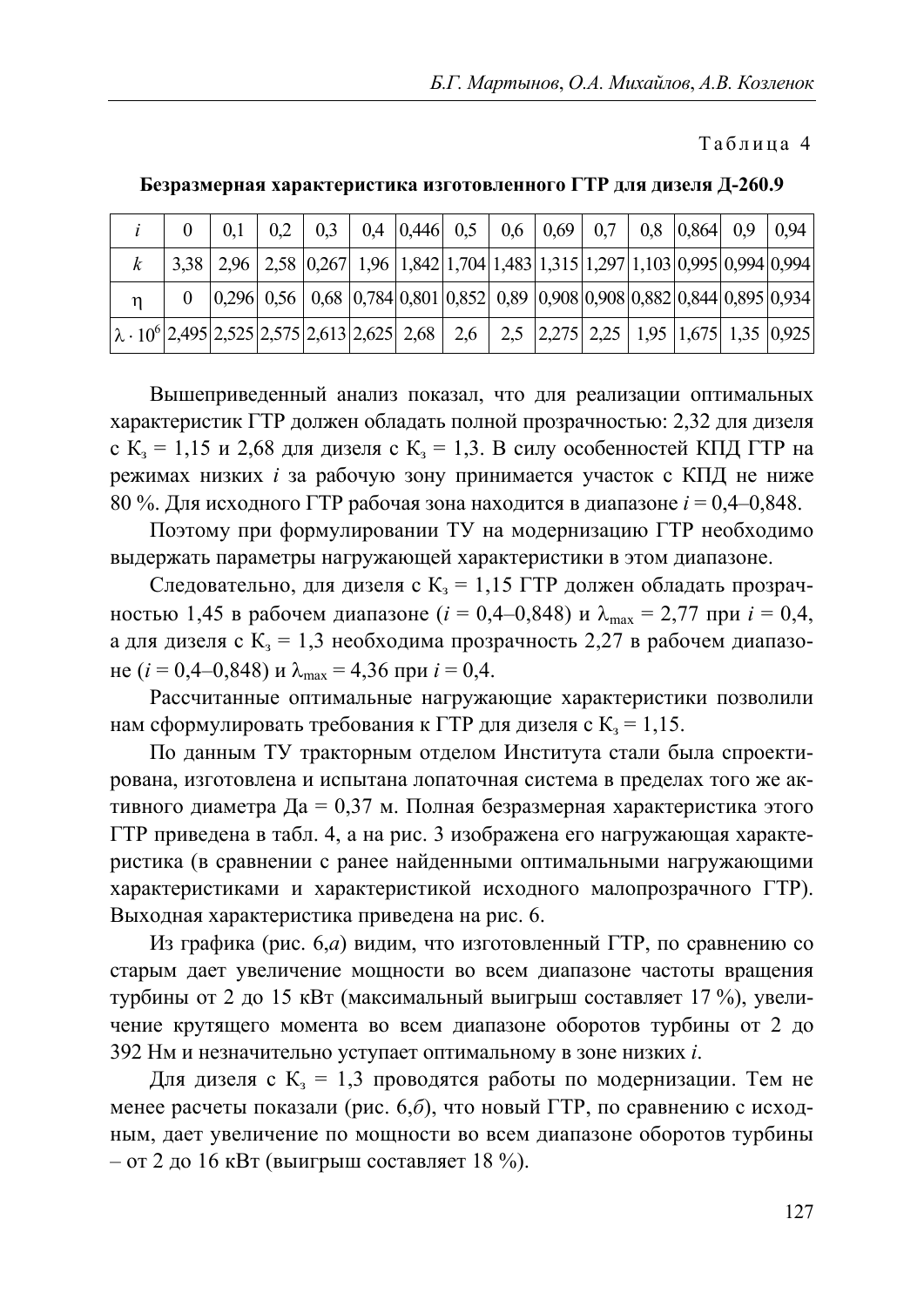

*Рис.* 6. Выходные характеристики установок Д-260.9 ( $K_3 = 1,15$ ) – a, Д-260.9S2 ( $K_3 = 1,3$ ) – б с исходным малопрозрачным, оптимальным и изготовленным ГТР

Выводы. Широко применяемые на современных отечественных и зарубежных ЛПТ гидродинамические трансмиссии являются перспективными в силу автоматического регулирования тяги и скорости при изменении внешней нагрузки и высокого защитного демпфирующего свойства, обеспечивающего высокую надежность машин. В то же время наблюдается тенденция появления дизелей с высокими К<sub>з</sub>, имеющими постоянную мощность в широком диапазоне частоты вращения КВ, так называемые ДПМ.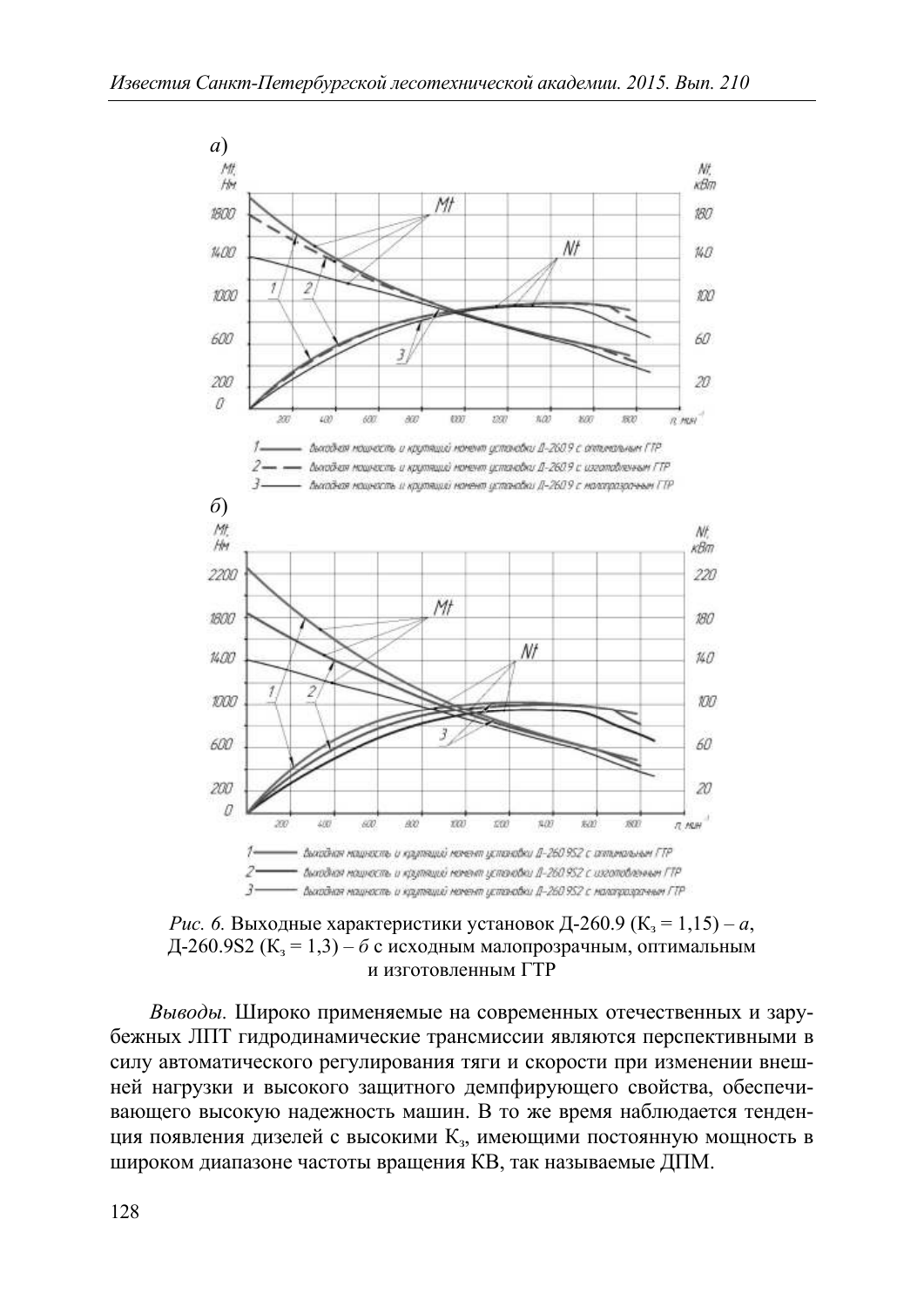Применяемые в настоящее время малопрозрачные ГТР не позволяют реализовать повышенные мощностные свойства дизелей. Это обстоятельство требует поиска нового подхода к выбору параметров ГТР (в первую очередь, к поиску нагружающих характеристик ГТР) для работы с современными ДПМ.

Разработана методика определения оптимальных нагружающих характеристик ГТР с учетом параметров ДПМ и КПД исходного ГТР. На основе этой методики определены оптимальные нагружающие характеристики для дизелей с различными К<sub>з</sub> от 1,15 до 1,49. Установлено, что использование найденных нагружающих характеристик дает повышение выходной мощности по сравнению с существующими, в то же время чем больше величина К, дизеля, тем больший эффект от применения ГТР с оптимальной нагружающей характеристикой.

На основе данной методики нами разработаны технические требования на модернизацию ГТР, применяемых на конкретной ЛПТ фирмы Амкодор. Изготовленный ГТР дал повышение мощности на выходной характеристике при работе с дизелем с  $K<sub>3</sub> = 1,15$  до 17 % и с дизелем с  $K<sub>3</sub> = 1,3$  до 18 %.

### Библиографический список

Харитончик Е.М. Теоретические основы методов повышения эффективности тракторов с двигателями постоянной мощности // Сборник научных трудов Воронежского сельскохозяйственного института. Т. 109. 1980. С. 5-18.

Михайлов О.А. Улучшение тягово-скоростных свойств трелевочного трактора и снижение энергоемкости трелевки путем увеличения приспособляемости дизеля: дис. ... канд. техн. наук. Л.: ЛТА, 1986. 198 с.

Довжик В.Л. Оптимальные нагружающие характеристики гидротрансформаторов промышленных тракторов // Тракторы и сельхозмашины. 1974. № 1. C.  $10-12$  c.

Куликов Н.К. Оптимизация режимов работы ДВС и ГТР // Автомобильная промышленность. 1952. № 5.

#### **Bibliography**

Kharitonchik E.M. Teoreticheskie osnovy metodov povyshenija effektivnosti traktorov s dvigateliami postojannoj moshchnosti. Sbornik nauchnykh trudov Voronezhskogo sel'skokhoziaistvennogo instituta. T. 109. 1980. S. 5–18. (Rus)

Mikhailov O.A. Uluchshenie tiagovo-skorostnykh svoistv trelevochnogo traktora i snizhenie energoemkosti trelevki putem uvelicheniia prisposobliaemosti dizelia: dis. ... kand. tekhn. nauk. L.: LTA, 1986. 198 s. (Rus)

Dovzhik V.L. Optimal'nye nagruzhajushchie kharakteristiki gidrotransformatorov promyshlennykh traktorov. Traktory i sel'khozmashiny. 1974. № 1. S. 10–12 s. (Rus)

Kulikov N.K. Optimizatsiia rezhimov raboty DVS i GTR. Avtomobil'naia promyshlennost'. 1952.  $N_2$  5. (Rus)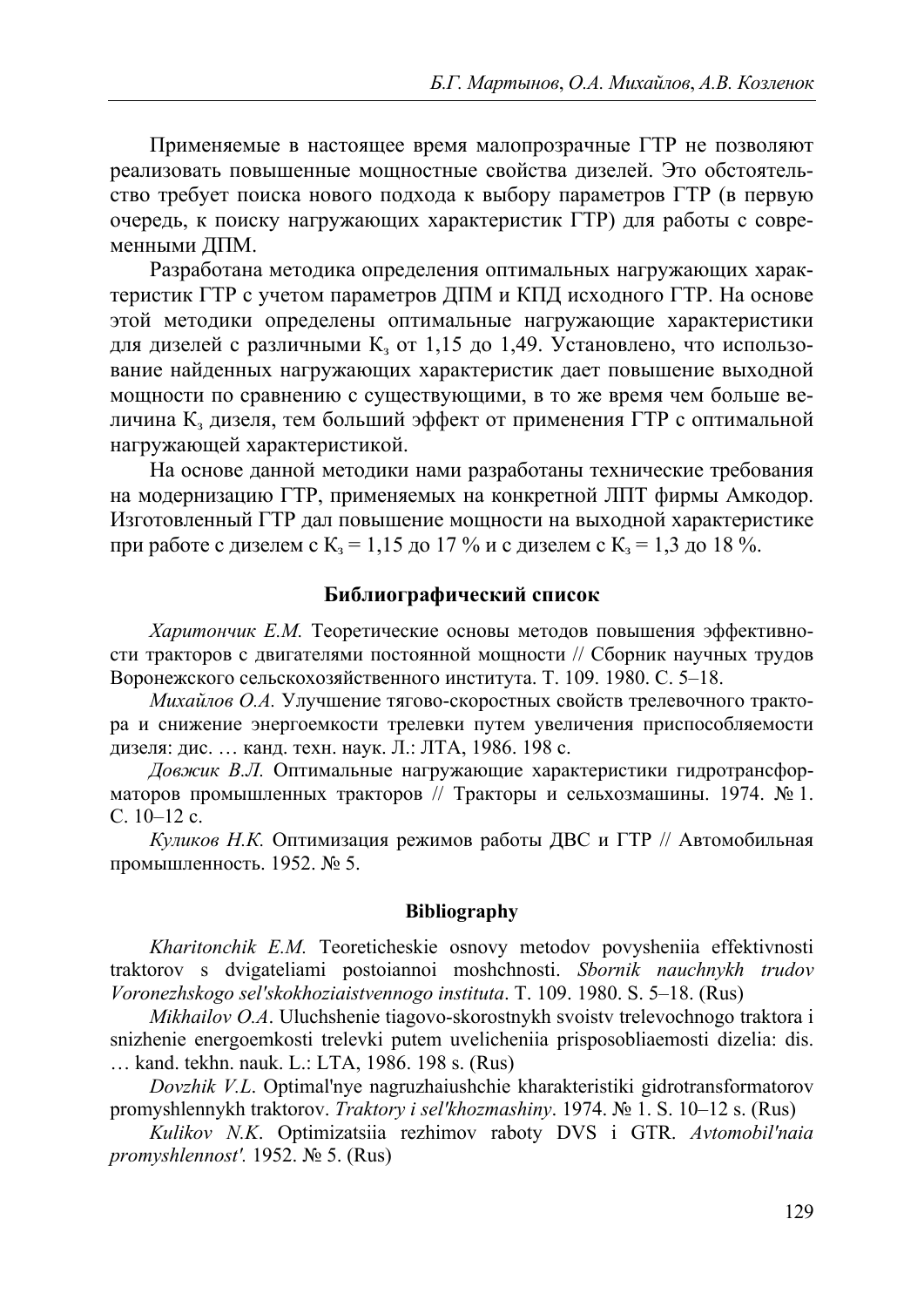$\overline{a}$ 

**Мартынов Б.Г., Михайлов О.А., Козленок А.В.** Повышение производительности лесозаготовительных машин путем оптимизации параметров гидродинамической трансмиссии // Известия Санкт-Петербургской лесотехнической акалемии. 2015. Вып. 210. С. 119–130.

Рассмотрены тенденции развития моторно-трансмиссионных установок современных лесопромышленных машин. Показано, что сегодня широкое распространение находят двигателей постоянной мощности (ДПМ) с повышенным коэффициентом запаса крутящего момента  $(K_3)$ . Установлено, что для реализации этих повышенных свойств ЛПМ необходимо и целесообразно применение гидротрансформаторов с существенно скорректированными нагружающими свойствами. На основе разработанной методики определены оптимальные нагружающие характеристики ГТР, показана высокая эффективность их применения.

Ключевые слова: лесопромышленные тракторы, коэффициент запаса крутящего момента, гидротрансформаторы.

**Martynov B.G., Mikhailov O.A., Kozlenok A.V.** Improving performance of forest machinesby optimization their hyrodynamic transmissions. *Izvestia Sankt-Peterburgskoj Lesotehniceskoj Akademii*, 2015, is. 210, pp. 119–130 (in Russian with English summary).

The development trend of engines and powertrains of modern forest industry machines is discussed in this paper. It is shown that nowadays widespread engines are constant power ones with an increased torque rise factor, it is found that for the implementation of these properties it is necessary and appropriate to use torque converters with significantly adjusted properties. Based on the methodology developed by the authors of this article the optimal characteristics of torque converters have been found and high efficiency of their application has been shown. The material in this work can be used in the educational process of students and teachers of higher educational institutions, and in design departments which produce forest machines.

Keywords: forest machines, torque rise, torque converters.

 $\overline{a}$ 

**МАРТЫНОВ Борис Григорьевич** – доктор технических наук, заведующий кафедрой «Эксплуатации транспортных и технологических машин» Санкт-Петербургского государственного лесотехнического университета.

194021, Институтский пер, д. 5, Санкт-Петербург, Россия. E-mail: lesbisnes @mail.ru

**MARTYNOV Boris G.** – DSc (Engineering), head of «Maintenance of transport and technological machines» department St. Petersburg State Forest University.

194021. Institute per. 5. St. Petersburg. Russia. E-mail: lesbisnes@mail.ru